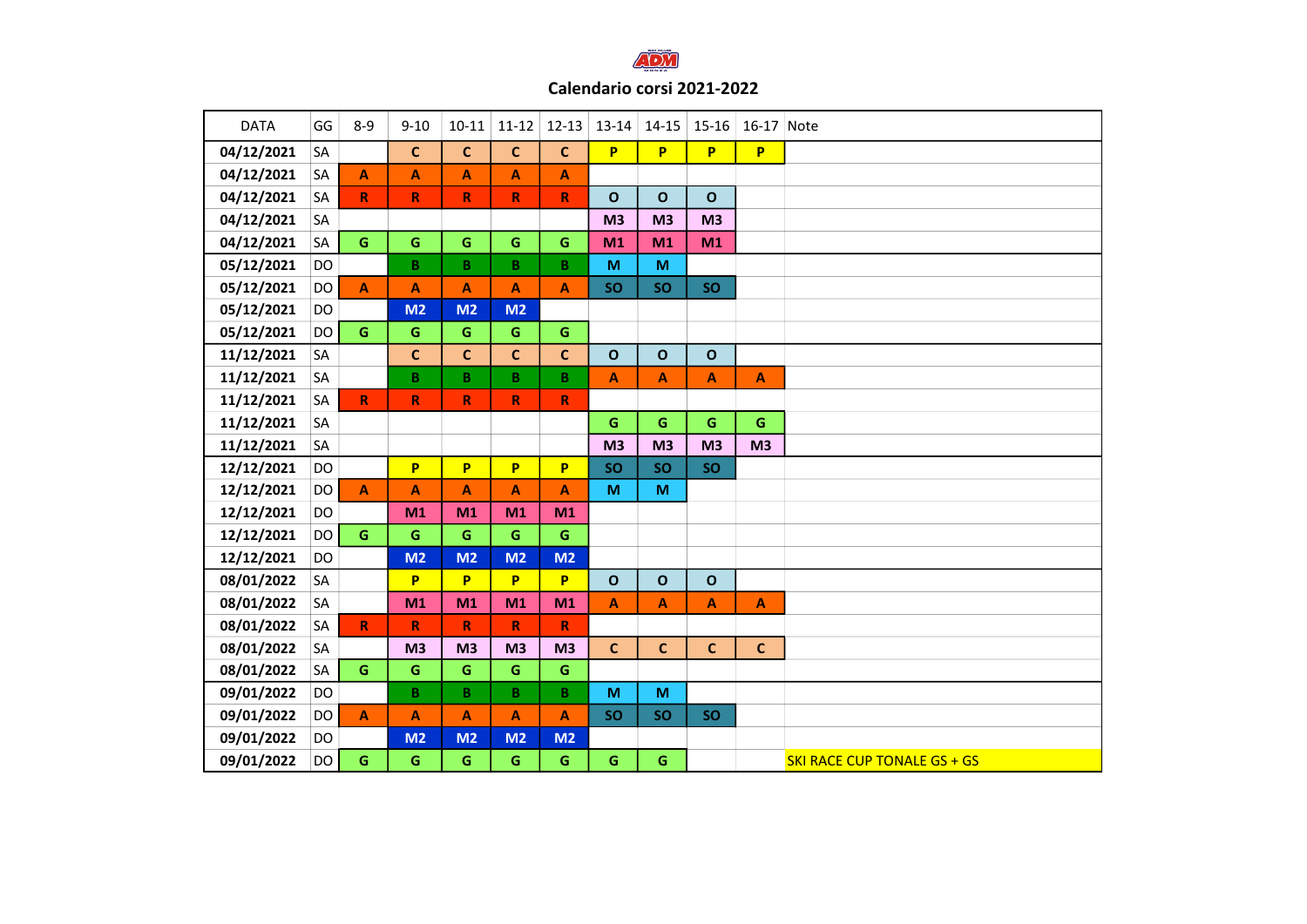

| <b>DATA</b> | GG        | $8 - 9$      | $9 - 10$                  | $10-11$                   | $11 - 12$                 | $12 - 13$               | 13-14              | $14 - 15$       | $15 - 16$      | 16-17 Note     |                                        |
|-------------|-----------|--------------|---------------------------|---------------------------|---------------------------|-------------------------|--------------------|-----------------|----------------|----------------|----------------------------------------|
| 15/01/2022  | SA        |              | M1                        | M1                        | M1                        | M1                      | $\mathsf B$        | $\, {\bf B}$    | B              | B              |                                        |
| 15/01/2022  | <b>SA</b> | $\mathbf{A}$ | $\boldsymbol{\mathsf{A}}$ | $\boldsymbol{\mathsf{A}}$ | A                         | A                       |                    |                 |                |                |                                        |
| 15/01/2022  | SA        | $\mathbf R$  | $\mathsf R$               | $\mathsf R$               | $\mathbf R$               | $\overline{\mathsf{R}}$ |                    |                 |                |                |                                        |
| 15/01/2022  | SA        |              |                           |                           |                           |                         | $\mathbf{C}$       | $\mathbf{C}$    | $\mathbf c$    | $\mathbf{C}$   |                                        |
| 15/01/2022  | <b>SA</b> | $\mathbf G$  | $\mathsf G$               | $\mathsf{G}$              | $\mathbf G$               | $\mathsf G$             |                    |                 |                |                |                                        |
| 15/01/2022  | <b>SA</b> |              | M <sub>3</sub>            | M <sub>3</sub>            | M <sub>3</sub>            | M3                      |                    |                 |                |                |                                        |
| 16/01/2022  | DO        |              | M <sub>2</sub>            | M <sub>2</sub>            | M <sub>2</sub>            | M <sub>2</sub>          | $\mathbf{o}$       | $\mathbf{o}$    | $\mathbf{o}$   |                |                                        |
| 16/01/2022  | <b>DO</b> | $\mathbf{A}$ | $\boldsymbol{\mathsf{A}}$ | $\mathbf{A}$              | $\mathbf{A}$              | A                       | P                  | P               | P              | P              |                                        |
| 16/01/2022  | <b>DO</b> | $\mathbf R$  | $\mathbf R$               | $\mathbf R$               | $\mathbf R$               | $\overline{\mathsf{R}}$ | <b>SO</b>          | <b>SO</b>       | <b>SO</b>      |                |                                        |
| 16/01/2022  | <b>DO</b> | G            | $\mathsf G$               | $\mathsf{G}$              | $\mathsf G$               | $\mathbf G$             |                    |                 |                |                |                                        |
| 22/01/2022  | SA        |              | P                         | P                         | P                         | P                       | <b>SO</b>          | <b>SO</b>       | SO             |                |                                        |
| 22/01/2022  | SA        | $\mathbf{A}$ | $\overline{\mathsf{A}}$   | A                         | A                         | A                       | $\mathbf{o}$       | $\mathbf{o}$    | $\mathbf{o}$   |                |                                        |
| 22/01/2022  | <b>SA</b> |              | $\mathbf c$               | $\mathbf c$               | $\mathbf c$               | $\mathsf{C}$            | M                  | M               | M              |                |                                        |
| 22/01/2022  | SA        | $\mathbf G$  | $\mathsf G$               | $\mathbf G$               | $\mathsf G$               | $\mathsf G$             |                    |                 |                |                |                                        |
| 23/01/2022  | <b>DO</b> |              | $\mathbf{C}$              | $\mathbf{C}$              | $\mathsf{C}$              | $\mathbf{C}$            | $\mathsf B$        | $\, {\bf B} \,$ | B              | B              |                                        |
| 23/01/2022  | <b>DO</b> | $\mathbf{A}$ | $\mathbf{A}$              | $\boldsymbol{\mathsf{A}}$ | $\boldsymbol{\mathsf{A}}$ | $\blacktriangle$        |                    |                 |                |                |                                        |
| 23/01/2022  | DO        | $\mathbf R$  | $\mathbb{R}$              | $\mathbf R$               | $\mathbf R$               | R                       |                    |                 |                |                |                                        |
| 23/01/2022  | <b>DO</b> |              |                           |                           |                           |                         | M <sub>3</sub>     | M <sub>3</sub>  | M <sub>3</sub> | M <sub>3</sub> |                                        |
| 23/01/2022  | <b>DO</b> |              |                           |                           |                           |                         | M <sub>2</sub>     | M <sub>2</sub>  | M <sub>2</sub> | M2             |                                        |
| 23/01/2022  | <b>DO</b> | G            | $\mathbf G$               | G                         | ${\mathsf G}$             | $\mathbf G$             | $\mathbf G$        | ${\mathsf G}$   |                |                | GARA SKI RACE CUP BORMIO/SANTA GS + GS |
| 23/01/2022  | <b>DO</b> |              | M1                        | M1                        | M1                        | M1                      |                    |                 |                |                |                                        |
| 29/01/2022  | SA        |              |                           |                           |                           |                         | $\mathsf B$        | B               | B              | B              |                                        |
| 29/01/2022  | SA        | $\mathbf{A}$ | A                         | $\mathbf{A}$              | A                         | A                       |                    |                 |                |                |                                        |
| 29/01/2022  | <b>SA</b> |              | $\mathbf c$               | $\mathbf C$               | $\mathsf{C}$              | $\mathbf{C}$            | $\pmb{\mathsf{R}}$ | ${\sf R}$       | R              | $\mathbf R$    |                                        |
| 29/01/2022  | SA        | G            | $\mathbf G$               | $\mathbf G$               | $\mathbf G$               | G                       | M1                 | M1              | M1             | M1             |                                        |
| 29/01/2022  | SA        |              | M <sub>3</sub>            | M <sub>3</sub>            | M3                        | M <sub>3</sub>          |                    |                 |                |                |                                        |
| 30/01/2022  | <b>DO</b> |              | P                         | P                         | P                         | P                       | M                  | M               | M              |                |                                        |
| 30/01/2022  | <b>DO</b> | $\mathbf{A}$ | $\mathbf{A}$              | $\mathbf{A}$              | A                         | $\mathbf{A}$            | $\mathbf{o}$       | $\mathbf{o}$    | $\mathbf{o}$   |                |                                        |
| 30/01/2022  | <b>DO</b> |              |                           |                           |                           |                         | SO                 | SO              | <b>SO</b>      |                |                                        |
| 30/01/2022  | DO        | $\mathbf G$  | $\mathsf G$               | $\mathsf G$               | $\mathsf G$               | $\mathbf G$             |                    |                 |                |                |                                        |
| 30/01/2022  | <b>DO</b> |              | M <sub>2</sub>            | M2                        | M <sub>2</sub>            | M <sub>2</sub>          |                    |                 |                |                |                                        |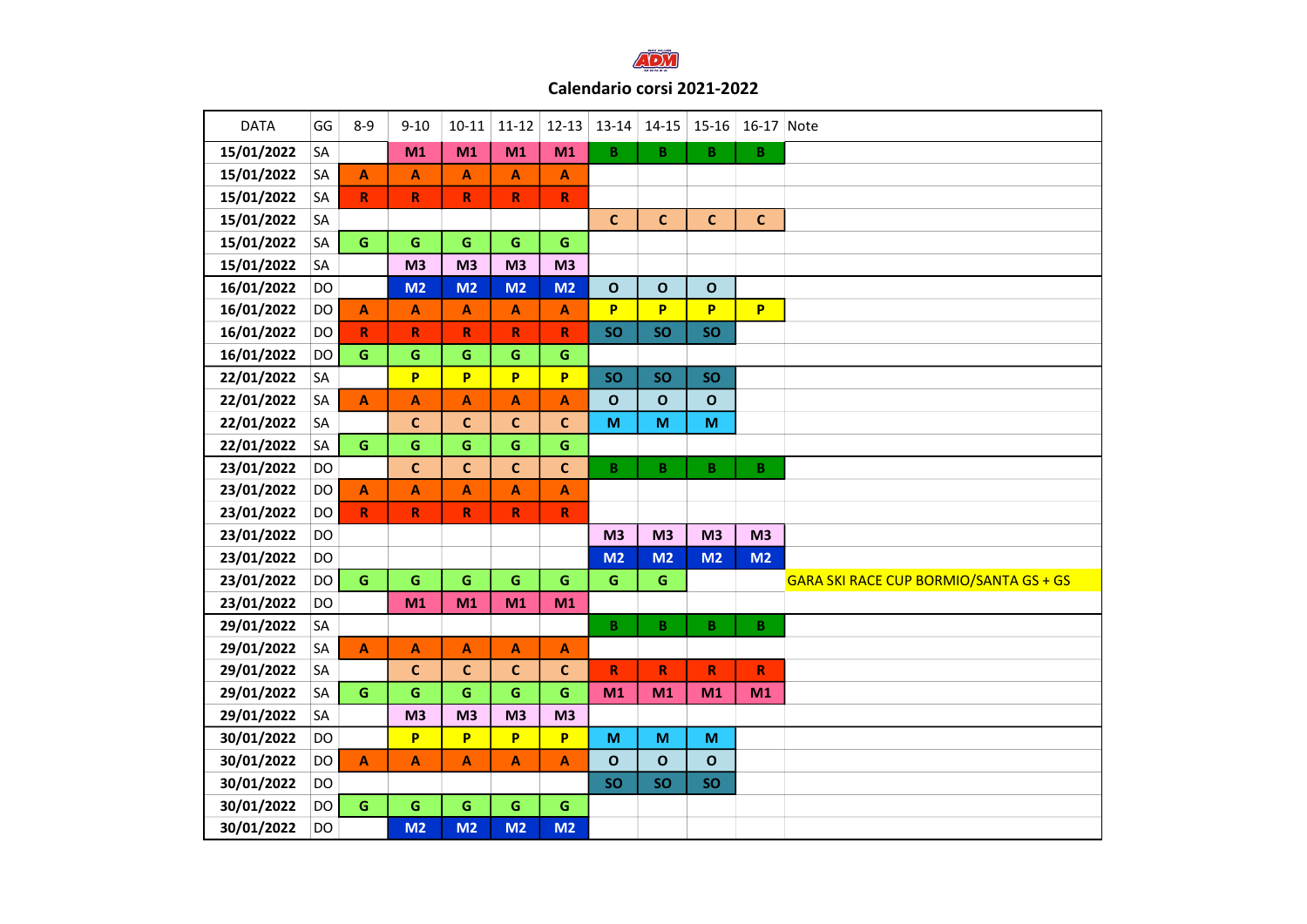

## Calendario corsi 2021-2022

| <b>DATA</b> | GG        | $8 - 9$      | $9 - 10$        | $10 - 11$        | $11-12$                   | $12 - 13$                 | $13 - 14$      | $14 - 15$      | 15-16          | 16-17 Note     |                                        |
|-------------|-----------|--------------|-----------------|------------------|---------------------------|---------------------------|----------------|----------------|----------------|----------------|----------------------------------------|
| 05/02/2022  | SA        |              | P.              | <b>P</b>         | P.                        | P                         | $\mathbf{o}$   | $\mathbf{o}$   | $\mathbf{o}$   |                |                                        |
| 05/02/2022  | SA        | A            | A               | A                | $\mathbf{A}$              | A                         |                |                |                |                |                                        |
| 05/02/2022  | SA        |              | $\mathbf{C}$    | $\mathbf c$      | $\mathbf{C}$              | $\mathbf c$               | M              | M              | M              |                |                                        |
| 05/02/2022  | <b>SA</b> | G            | G               | G                | $\mathsf G$               | G                         |                |                |                |                |                                        |
| 06/02/2022  | DO        |              | B.              | $\mathbf{B}$     | $\mathbf{B}$              | $\mathbf B$               | <b>SO</b>      | <b>SO</b>      | <b>SO</b>      |                |                                        |
| 06/02/2022  | DO        | A            | A               | A                | A                         | $\mathbf{A}$              | A              | A              | A              |                | <b>GARA ALLIEVI E RAGAZZI MADESIMO</b> |
| 06/02/2022  | DO        | $\mathbf R$  | $\mathbf R$     | $\mathbf R$      | $\mathbb{R}$              | $\mathbf R$               | M <sub>3</sub> | M <sub>3</sub> | M <sub>3</sub> |                |                                        |
| 06/02/2022  | DO        |              |                 |                  |                           |                           | M1             | M1             | M1             |                |                                        |
| 06/02/2022  | DO        | $\mathbf G$  | $\mathsf G$     | $\mathsf G$      | G                         | $\mathsf G$               | M <sub>2</sub> | M <sub>2</sub> | M <sub>2</sub> |                |                                        |
| 12/02/2022  | SA        |              | T               | T.               | T.                        | T                         | $\mathbf{T}$   | т              |                |                | <b>PIA GRANDE</b>                      |
| 13/02/2022  | DO        |              | $\, {\bf B} \,$ | $\, {\bf B} \,$  | $\mathbf{B}$              | B                         | P              | P              | P              | P              |                                        |
| 13/02/2022  | <b>DO</b> | $\mathbf{A}$ | A               | $\mathbf{A}$     | $\mathbf{A}$              | $\mathbf{A}$              |                |                |                |                |                                        |
| 13/02/2022  | DO        |              |                 |                  |                           |                           | $\mathsf{R}$   | $\mathsf R$    | $\mathsf R$    | $\mathbb{R}$   |                                        |
| 13/02/2022  | DO        | $\mathbf G$  | $\mathbf G$     | $\mathbf G$      | $\mathsf G$               | $\mathsf G$               | G              | G              |                |                | <b>SKI RACE CUP CHIESA GS + GS</b>     |
| 19/02/2022  | SA        |              | $\mathbf{B}$    | B                | $\mathbf{B}$              | $\, {\bf B} \,$           | SO             | SO             | <b>SO</b>      |                |                                        |
| 19/02/2022  | SA        | $\mathbf{A}$ | A               | A                | $\boldsymbol{\mathsf{A}}$ | A                         | M              | M              | M              |                |                                        |
| 19/02/2022  | SA        |              | $\mathbf c$     | $\mathbf c$      | $\mathbf c$               | $\mathsf{C}$              | $\mathbf{o}$   | $\mathbf o$    | O              |                |                                        |
| 19/02/2022  | SA        | $\mathbf G$  | G               | G                | G                         | G                         |                |                |                |                |                                        |
| 20/02/2022  | DO        |              | M <sub>2</sub>  | M <sub>2</sub>   | M <sub>2</sub>            | M <sub>2</sub>            | P              | P              | P              | P              |                                        |
| 20/02/2022  | DO        | A            | A               | A                | A                         | A                         |                |                |                |                |                                        |
| 20/02/2022  | DO        | $\mathbb{R}$ | $\mathbf R$     | $\mathbf R$      | $\mathbf R$               | $\mathbf R$               |                |                |                |                |                                        |
| 20/02/2022  | DO        |              | M <sub>3</sub>  | M <sub>3</sub>   | M <sub>3</sub>            | M <sub>3</sub>            | M1             | M1             | M1             | M1             |                                        |
| 20/02/2022  | DO        | $\mathbf G$  | $\mathbf G$     | $\mathbf G$      | $\mathsf G$               | $\mathsf G$               | $\mathbf G$    | G              |                |                | <b>SKI RACE CUP BORNO GS + GS</b>      |
| 26/02/2022  | SA        |              | $\mathbf c$     | $\mathbf{C}$     | $\mathbf{C}$              | $\mathbf{C}$              | B              | B              | B              | B              |                                        |
| 26/02/2022  | SA        | A            | A               | $\blacktriangle$ | $\blacktriangle$          | $\boldsymbol{\mathsf{A}}$ | M <sub>3</sub> | M <sub>3</sub> | M <sub>3</sub> | M <sub>3</sub> |                                        |
| 26/02/2022  | SA        | $\mathbb{R}$ | $\mathbb{R}$    | $\mathbf R$      | $\mathbf R$               | $\mathbf R$               |                |                |                |                |                                        |
| 26/02/2022  | SA        |              |                 |                  |                           |                           | M1             | M1             | M1             | M1             |                                        |
| 26/02/2022  | SA        | G            | G               | $\mathsf G$      | $\mathsf G$               | $\mathsf G$               |                |                |                |                |                                        |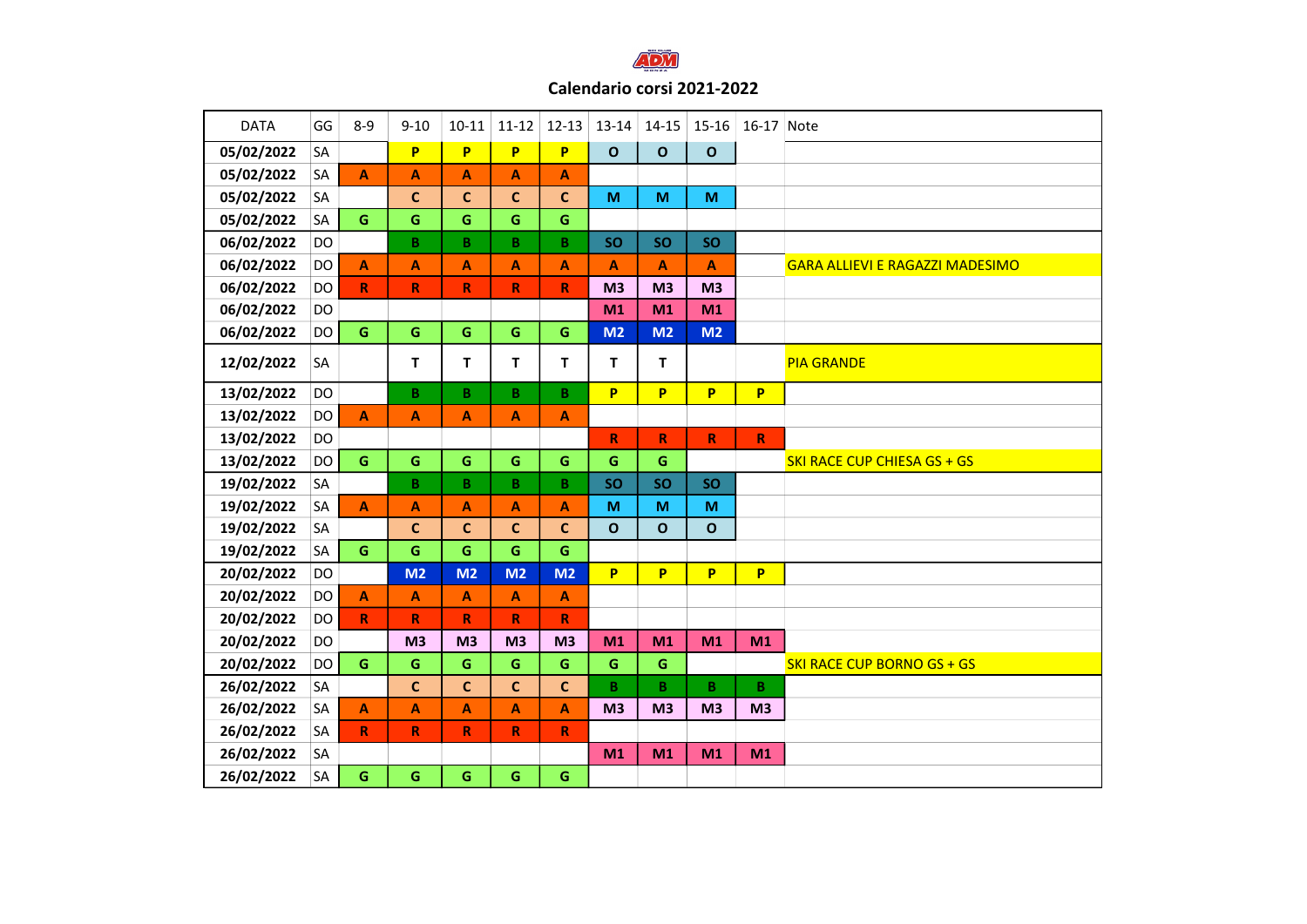

## Calendario corsi 2021-2022

| <b>DATA</b> | GG        | $8 - 9$                 | $9 - 10$                | $10 - 11$                 | $11-12$                   | $12 - 13$                 | 13-14          | $14 - 15$      | 15-16          | 16-17 Note      |                                    |
|-------------|-----------|-------------------------|-------------------------|---------------------------|---------------------------|---------------------------|----------------|----------------|----------------|-----------------|------------------------------------|
| 27/02/2022  | DO        |                         |                         | M                         | $\mathsf{M}$              | $\mathsf{M}$              | SO             | <b>SO</b>      | SO             |                 |                                    |
| 27/02/2022  | DO        | $\mathbf{A}$            | A                       | A                         | A                         | $\boldsymbol{\mathsf{A}}$ |                |                |                |                 |                                    |
| 27/02/2022  | DO        |                         | P.                      | P                         | P                         | P                         | $\mathbf{o}$   | $\mathbf{o}$   | $\mathbf{o}$   |                 |                                    |
| 27/02/2022  | DO        |                         | M <sub>2</sub>          | M <sub>2</sub>            | M <sub>2</sub>            | M <sub>2</sub>            |                |                |                |                 |                                    |
| 27/02/2022  | <b>DO</b> | $\mathbf G$             | $\mathsf G$             | $\mathbf G$               | $\mathsf G$               | $\mathbf G$               |                |                |                |                 |                                    |
| 05/03/2022  | SA        |                         | P                       | P                         | P                         | P                         | SO             | <b>SO</b>      | <b>SO</b>      |                 |                                    |
| 05/03/2022  | SA        | $\mathbf{A}$            | A                       | A                         | A                         | $\mathbf{A}$              | M              | M              | M              |                 |                                    |
| 05/03/2022  | SA        |                         | $\mathbf c$             | $\mathbf{C}$              | $\mathbf c$               | $\mathbf c$               | $\mathbf{o}$   | $\mathbf{o}$   | $\mathbf O$    |                 |                                    |
| 05/03/2022  | SA        | $\mathbf G$             | $\mathsf G$             | $\mathsf G$               | $\mathsf G$               | $\mathsf G$               |                |                |                |                 |                                    |
| 06/03/2022  | DO        |                         | $\overline{\mathbf{B}}$ | $\overline{B}$            | $\overline{\mathbf{B}}$   | $\overline{\mathbf{B}}$   |                |                |                |                 |                                    |
| 06/03/2022  | DO        | $\mathbf{A}$            | A                       | A                         | $\mathbf{A}$              | $\boldsymbol{\mathsf{A}}$ |                |                |                |                 |                                    |
| 06/03/2022  | DO        |                         |                         |                           |                           |                           | $\mathbf R$    | $\mathsf R$    | $\mathsf R$    | $\mathsf R$     |                                    |
| 06/03/2022  | DO        |                         | M <sub>1</sub>          | M1                        | M1                        | M1                        | M <sub>2</sub> | M <sub>2</sub> | M <sub>2</sub> | M2              |                                    |
| 06/03/2022  | DO        | $\mathbf G$             | G                       | $\mathsf G$               | G                         | $\mathbf G$               |                |                |                |                 |                                    |
| 06/03/2022  | <b>DO</b> |                         |                         |                           |                           |                           | M <sub>3</sub> | M <sub>3</sub> | M <sub>3</sub> | M <sub>3</sub>  |                                    |
| 12/03/2022  | SA        |                         | M1                      | M1                        | M1                        | M1                        | $\mathsf{C}$   | $\mathsf{C}$   | $\mathbf{C}$   | $\mathsf{C}$    |                                    |
| 12/03/2022  | SA        | A                       | A                       | $\boldsymbol{\mathsf{A}}$ | $\boldsymbol{\mathsf{A}}$ | $\boldsymbol{\mathsf{A}}$ | B              | B              | B              | $\, {\bf B} \,$ |                                    |
| 12/03/2022  | SA        | $\mathsf{R}$            | $\mathsf R$             | $\mathsf R$               | $\pmb{\mathsf{R}}$        | ${\sf R}$                 | M <sub>3</sub> | M <sub>3</sub> | M <sub>3</sub> | M <sub>3</sub>  |                                    |
| 12/03/2022  | SA        | G                       | $\mathsf G$             | G                         | $\mathsf G$               | $\mathbf G$               |                |                |                |                 |                                    |
| 13/03/2022  | <b>DO</b> |                         | P                       | P                         | P                         | P                         | M              | M              | M              |                 |                                    |
| 13/03/2022  | DO        | $\overline{\mathbf{A}}$ | A                       | $\boldsymbol{\mathsf{A}}$ | $\blacktriangle$          | $\mathbf{A}$              | <b>SO</b>      | <b>SO</b>      | <b>SO</b>      |                 |                                    |
| 13/03/2022  | <b>DO</b> |                         |                         |                           |                           |                           | $\mathbf{o}$   | $\mathbf O$    | $\mathbf O$    |                 |                                    |
| 13/03/2022  | DO        | $\mathbf G$             | $\mathsf{G}$            | $\mathsf G$               | G                         | $\mathbf G$               | $\mathsf G$    | $\mathbf G$    |                |                 | <b>SKI RACE CUP MADESIMO GS+GS</b> |
| 13/03/2022  | <b>DO</b> |                         | M <sub>2</sub>          | M <sub>2</sub>            | M <sub>2</sub>            | M <sub>2</sub>            |                |                |                |                 |                                    |
| 19/03/2022  | SA        |                         | $\overline{B}$          | $\, {\bf B} \,$           | $\, {\bf B} \,$           | $\, {\bf B} \,$           | $\mathbf{o}$   | $\mathbf{o}$   | $\mathbf{o}$   |                 |                                    |
| 19/03/2022  | SA        | A                       | A                       | A                         | A                         | A                         | M              | M              | M              |                 |                                    |
| 19/03/2022  | SA        |                         | $\mathbf{C}$            | $\mathbf{C}$              | $\mathbf{C}$              | $\mathbf{C}$              |                |                |                |                 |                                    |
| 19/03/2022  | SA        |                         |                         |                           |                           |                           | <b>SO</b>      | SO             | <b>SO</b>      |                 |                                    |
| 19/03/2022  | SA        | $\mathsf G$             | G                       | $\mathsf G$               | G                         | $\mathsf G$               |                |                |                |                 |                                    |